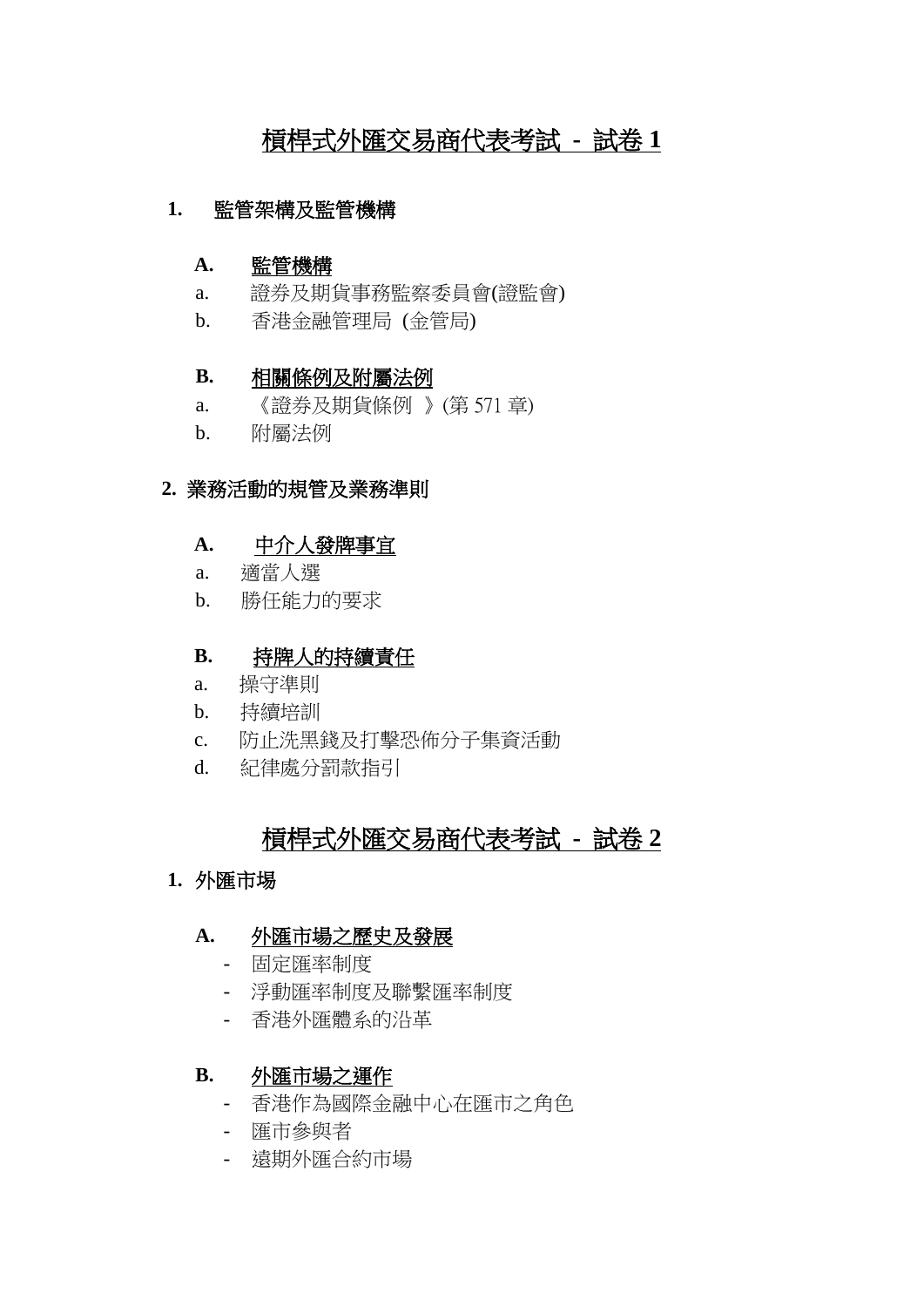- 本地外匯產品

## **C.** 保證金或槓桿式外匯交易

- 保證金要求
- 買賣指示的種類及交易之執行
- 授權買賣戶口及非委託戶口
- 損益之計算

## **D.** 外匯幣期貨及期權市埸

- 外匯期貨
- 外匯期權

### **E.** 貨幣市場

- 基本貨幣市場計算
- 利率及利率曲線
- 香港銀行同業拆息市場及香港銀行同業拆息

## **2.** 外匯市場分析

#### **A.** 基本分析

- 匯率理論
- 影嚮匯率的因素

### **B.** 技術分析

- 基本畫圖法
- 形態分析
- 技術指標

### **3.** 外匯買賣風險

#### **A.** 風險種類及定義

- 市場風險
- 信貸及交易對手風險
- 營運風險

#### **B.** 風險管理

- 市場風險
- 信貸及交易對手風險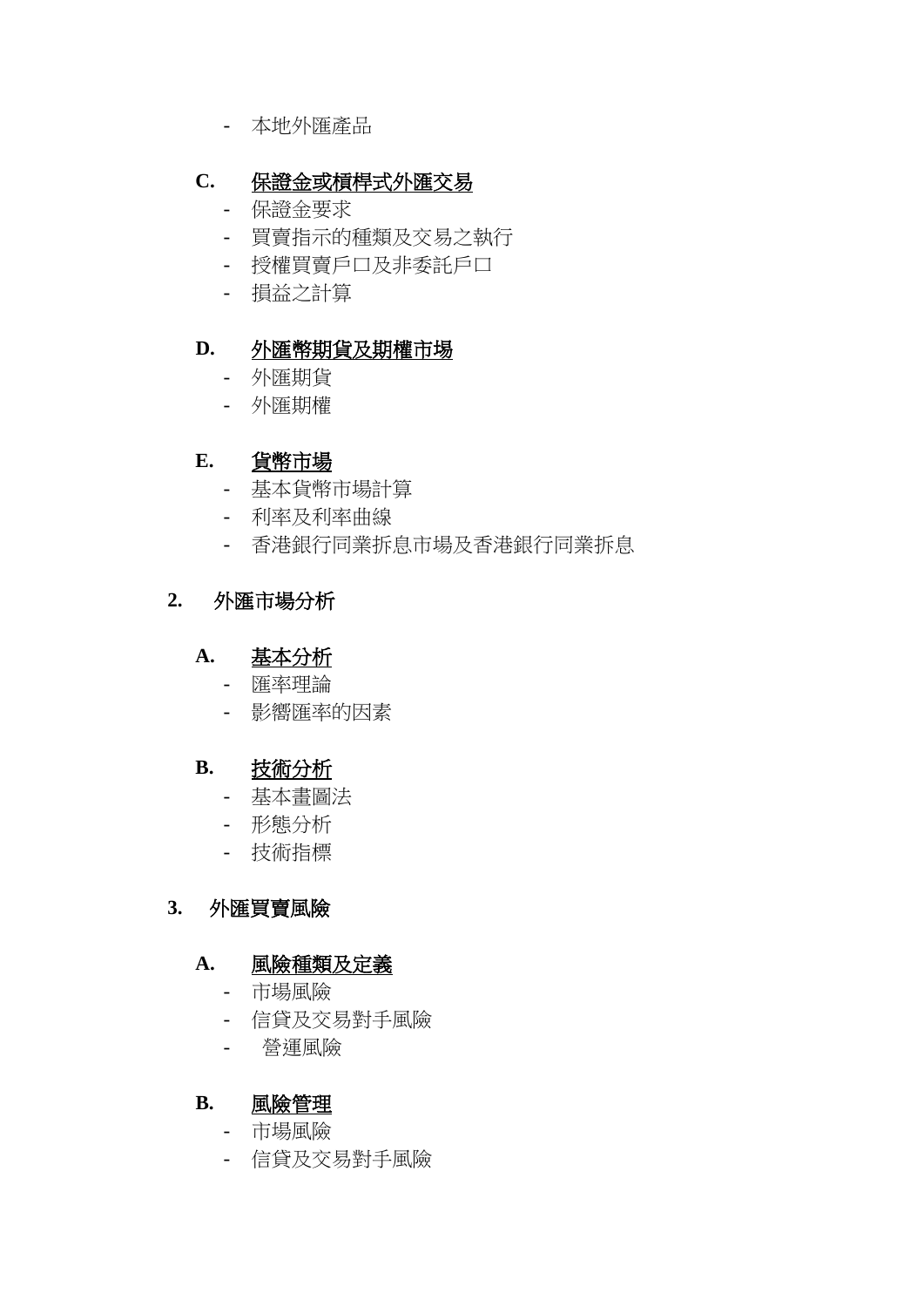# **Leveraged Foreign Exchange Trader's Representative Examination Paper 1**

## **1. Regulatory Framework**

### **A. Regulators**

- a. Securities and Futures Commission (SFC)
- b. Hong Kong Monetary Authority (HKMA)

### **B. Relevant Ordinance and Subsidiary Legislation**

- a. The Securities and Futures Ordinance (SFO) (Cap 571)
- b. Subsidiary Legislation

## **2. Regulation over Business Activities and Standards**

### **A. Licensing of Intermediaries**

- a. Fitness and Properness
- b. Competence Requirement

## **B. Continuing Obligations of Licensed Persons**

- a. Code of Conduct
- b. Continuous Professional Training (CPT)
- c. Prevention of Money Laundering and Terrorist Financing
- d. Disciplinary Fining Guideline

# **Leveraged Foreign Exchange Trader's Representative Examination - Paper 2**

### **1. Market Knowledge**

#### **A. History and Development of FX Market**

- Fixed Exchange Rate System
- Floating and Linked Exchange Rate System
- Evolution of Hong Kong Exchange Rate System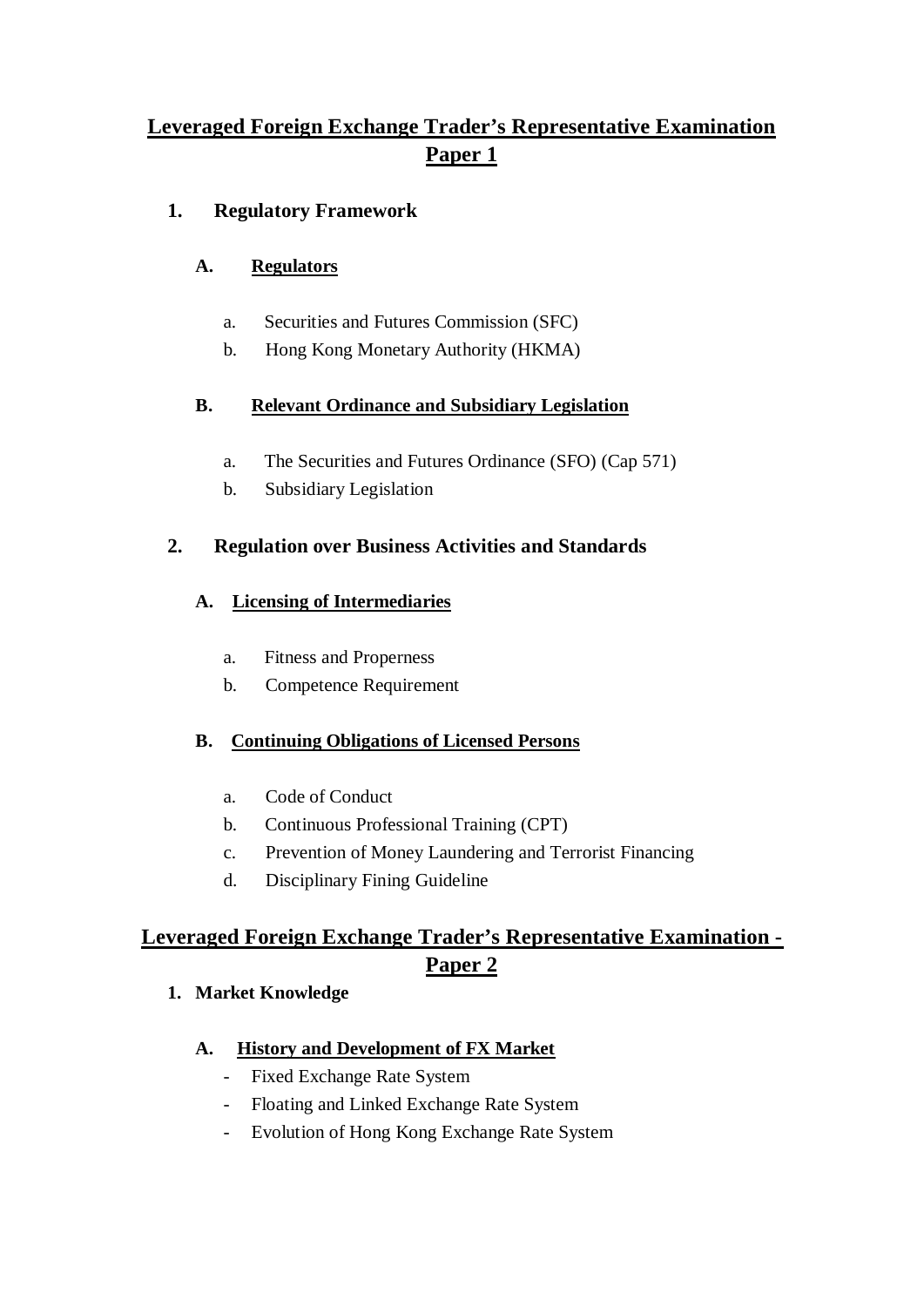#### **B. How the Foreign Exchange Market Operates**

- Role of Hong Kong in the international foreign exchange market
- Participants in the local foreign exchange market
- The Spot FX Market
- The Forward FX Market
- Local Foreign exchange products

### **C. FX Margin Trading**

- Margin Requirements
- Type of Orders and Trade Execution
- Discretionary versus Non-discretionary Trading
- Profit and Loss Calculation

### **D. The Currency Futures and Options Markets**

- Currency Futures
- Currency Options

#### **E. Money Markets**

- Basic Money Market Calculation
- Interest Rates and Yield Curve
- The Hong Kong Interbank Money Market and HIBOR

### **2. Market Analysis**

#### **A. Fundamental Analysis**

- Exchange Rate Theory
- Factors Affecting Foreign Exchange Rate

#### **B. Technical Analysis**

- Basic Charting
- Pattern Analysis
- Statistical Indicators

## **3. Risks in Foreign Exchange Trading**

#### **A. Definition and Type of Risk**

- Market Risk
- Credit and counterparty Risk